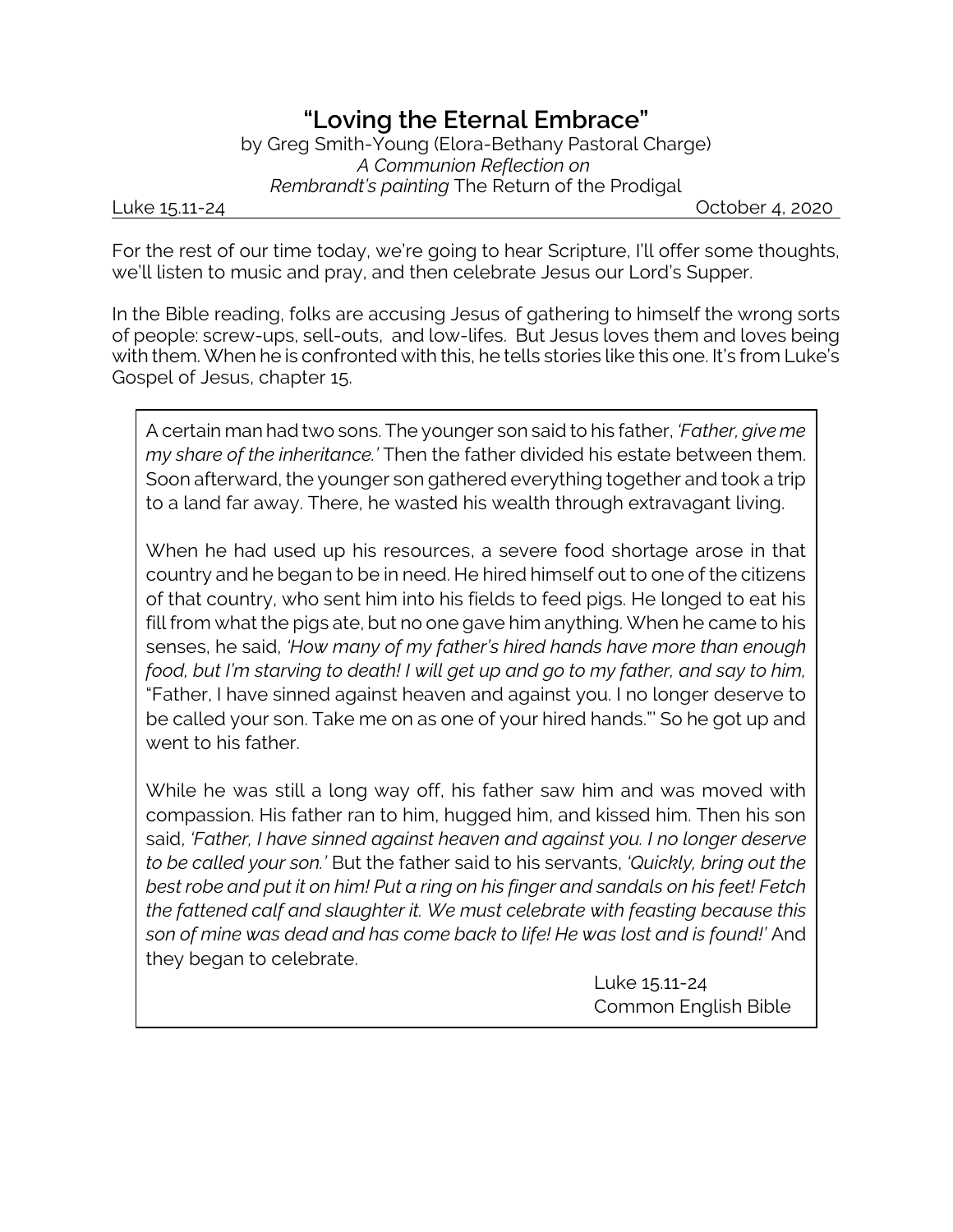Jesus' story continues on from there, because there's still the older son, and he's missing from the party. He's been lost from his dad in a different way, and that needs tending too.

For today, though, I stopped part-way, so we can focus on one scene. It's when the younger son returns, and *is returned* by his dad. I say his dad returns him, because while the son can physically come back to the farm, only his dad can return him home.

The Dutch artist Rembrandt imagined and painted this moment. I want to use his painting to help us imagine our own *"being returned home"* by Jesus.<sup>1</sup>

I'm also drawing on reflections by Henri Nouwen.<sup>2</sup> He himself was Dutch, then Canadian, a Catholic priest, professor, chaplain, and spiritual companion for many.

II The younger had taken what he could, run off, lived it up big, but ended up alone, starving, to where he was even feeling envious of pigs.

*Who Are You Here?*

Now you've come back, with nothing. You clothes are rags, torn and filthy.

*What's been ripping you up? Soiling you? Left you uncovered?*

Your head is shaved. (Nothing wrong with that, I'll quickly add.) But in Rembrandt's day, that was the mark of a convict. Your identity, your individuality is shorn away. You're a nobody, a number, an absolute outsider.

*What's been shorn from you? What about you has been taken away? How are you invisible? Forgotten? Shut out?*

Your shoes. One has fallen off entirely, and the other is close. Broken, worn down by a hard journey.

*What hard journey are you on? What are your blisters?*

*Who are you here?*

Let's listen and reflect with *The Wanderer*, sung by Johnny Cash and written by U2.<sup>3</sup>

[You can listen to it here: [www.youtube.com/watch?v=MPhcq96LDg0](https://www.youtube.com/watch?v=MPhcq96LDg0)]

<sup>1</sup> [https://en.wikipedia.org/wiki/The\\_Return\\_of\\_the\\_Prodigal\\_Son\\_\(Rembrandt\)](https://en.wikipedia.org/wiki/The_Return_of_the_Prodigal_Son_(Rembrandt))

<sup>2</sup> Henri J. M. Nouwen, The Return of the Prodigal Son: A Story of Homecoming (New York: Doubleday, 1992). Citations are from this book, unless otherwise indicated.

<sup>&</sup>lt;sup>3</sup> U2 with Johnny Cash. "The Wanderer." from the album Zooropa, 1993.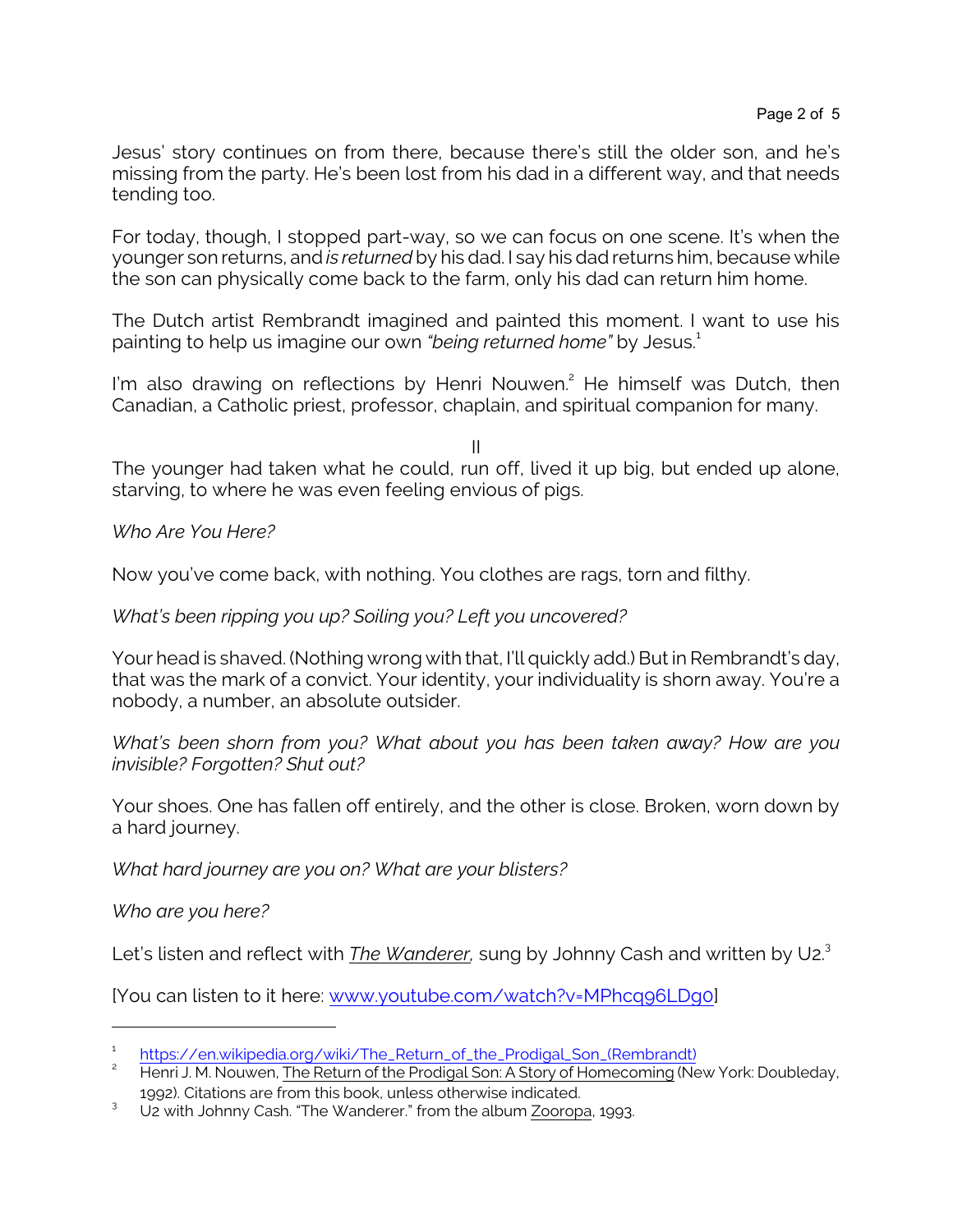*I went out walking Through streets paved with gold Lifted some stones Saw the skin and bones Of a city without a soul I went out walking Under an atomic sky Where the ground won't turn And the rain it burns Like the tears when I said goodbye*

*Yeah I went with nothing Nothing but the thought of you I went wandering*

*I went drifting Through the capitals of tin Where men can't walk Or freely talk And sons turn their fathers in I stopped outside a church house Where the citizens like to sit They say they want the kingdom But they don't want God in it*

*I went out riding Down that old eight lane I passed by a thousand signs Looking for my own name*

*I went with nothing But the thought you'd be there too Looking for you*

*I went out there In search of experience To taste and to touch And to feel as much As a man can Before he repents*

*I went out searching Looking for one good man A spirit who would not bend or break Who would sit at his father's right hand I went out walking With a bible and a gun The word of God lay heavy on my heart I was sure I was the one Now Jesus, don't you wait up Jesus, I'll be home soon Yeah I went out for the papers Told her I'd be back by noon*

*Yeah I left with nothing But the thought you'd be there too Looking for you*

*Yeah I left with nothing Nothing but the thought of you I went wandering.*

III

He'd come to his senses and headed home. No way he'd be welcomed back, not after all he'd done, especially to Dad. Still, he figured he could beg for a job working on the farm. At least he'd have square meals and a place to sleep. He wasn't sure he wanted more anyway. Things hadn't been so good before. What was there for him?

## *What's here for you?*

Notice in the painting, he's got a sword. Not much of one but, still, it's something. A sign that his former nobility has not been all forgotten.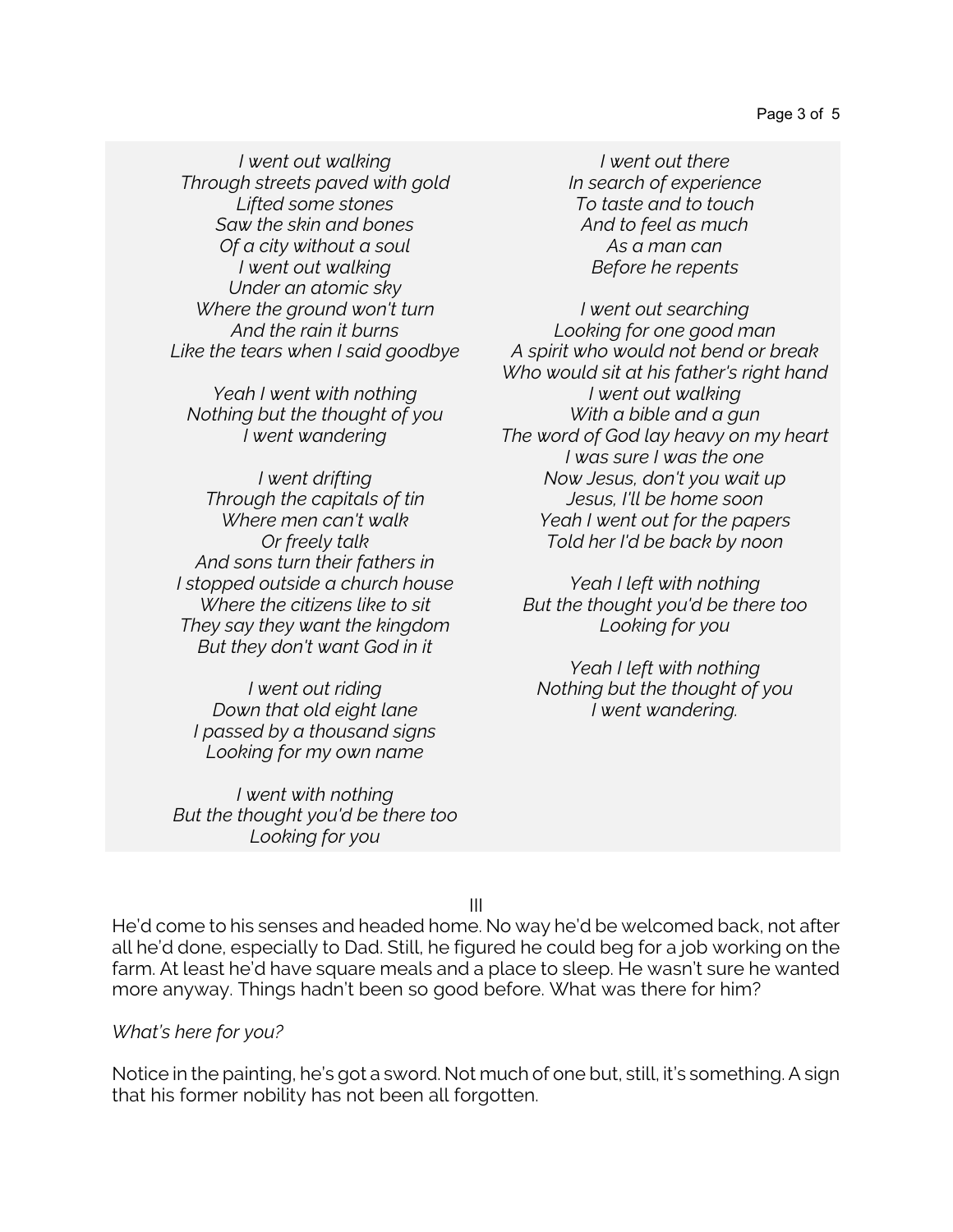Your nobility.

You! Made in the image of God. You! Crafted with the delight of your Creator. You! Bright with Eden's dawn light.<sup>4</sup> You belong to God, not as a possession, but a child, an heir. Even, Jesus says, a friend!

So God's robe of nobility, God's ring of authority, God's feast of celebrate . . . all are given to you. Because you've been brought home. Given freely, before you can even get all of your "I'm sorry" out. God is just so happy that you are here.

Now let's pray with this song, *Prodigal,* by The Michael Gungor Band.<sup>5</sup>

[You can hear it here:<https://www.youtube.com/watch?v=4D66YvHe3qI>]

*I've tasted Your glory and I left it there. You poured out Your Spirit and I didn't care. Still you loved me*

*I've lived for myself with nobody to blame. I took what You gave me and squandered Your grace. Still You loved me.*

*Nothing compares to what You've done for me Nothing compares to what You've done for me.*

*I could live for the broken and share in their pain. I could die like a martyr or live like a saint just to love You.*

*I could sing like the angels and gather Your praise: Be blessed beyond measure and give it away just to love You.*

*Still nothing compares to what You've done for me. Nothing compares to what You've done for me.*

*My heart has been broken; I've laid out my shame. Because of Your mercy, All I can say is I love You.*

 *So I'll tell of Your story I'll carry Your name I'll live for Your glory Lord, I'll share in Your pain just to love You.*

*Nothing compares to what You've done for me. Nothing compares to what You've done for me.*

*Nothing can separate us Nothing can separate us Not death or life Or depth or height Or unseen power Now or ever!*

<sup>4</sup> From *The Message* translation of Psalm 8:5.

<sup>5</sup> Michael Gungor and Michael Rossback, "Prodigal" from the album Ancient Skies, 2006.